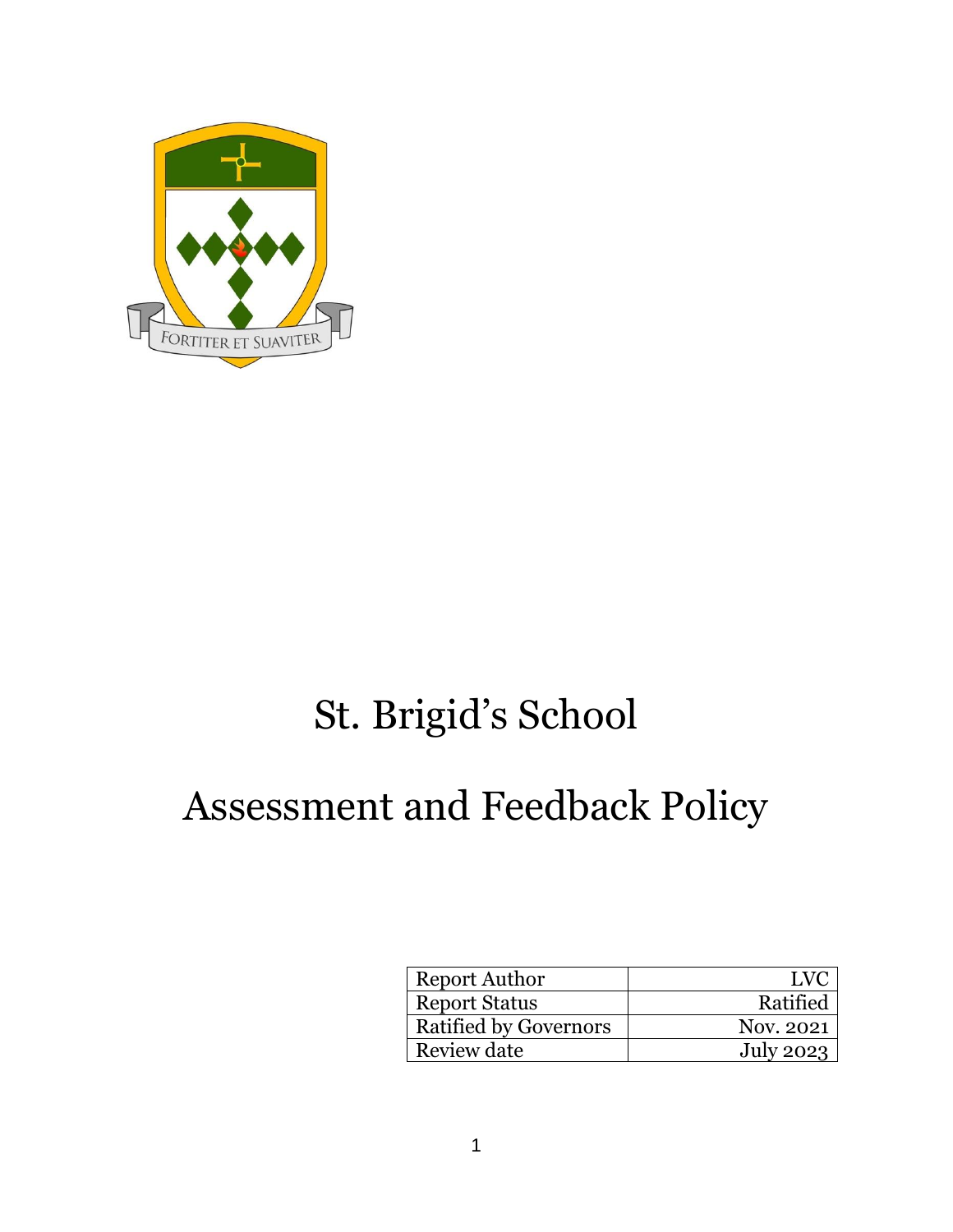# Rationale

This feedback and assessment policy sets out the way in which assessment and feedback are carried out at St. Brigid's school. This considers the introduction of the statutory Frameworks for Literacy and Numeracy and other statutory requirements such as end of Key Stage levelling and reporting. We seek a common-sense approach, that considers teacher workload, and aims to ensure that a teacher's feedback motivates and means something to the learners.

Assessment is used at St Brigid's school to obtain, analyse and understand learning to enable the planning, reviewing and improving of standards. Assessment should be a tool to maximise learning and to ensure that all learners are empowered to achieve their potential based on their Fischer Family Trust (FFT) targets. The Headteacher, staff and governing body are responsible for ensuring that assessment is rigorous, fair and meaningful and fulfils statutory requirements.

#### Aims of assessment

- To raise standards
- To inform target setting for individual learners or groups of learners based on FFT targets
- To share learning goals with learners
- To identify learners in need of intervention (ALN / MAT / LAC / FSM)
- To provide feedback to learners, parents or other interested parties (e.g. the Local Authority)

# Effective assessment

Assessment is considered effective when it is:

- An integral part of planning, teaching and learning
- Learners' work is regularly and consistently assessed according to the school's guidelines (see Appendix A)
- Suitable forms of verbal and non-verbal assessment are used (summative, formative, peer, self or group)

# Types of assessment

Summative – assessment **of** learning, used to measure performance and indicates learner attainment. This could include results of end of topic tests, external examinations, standardised tests, controlled assessments, statutory tests.

Formative – assessment **for** learning. This is ongoing and provides evidence of and progression in learning. It identifies difficulties, celebrates achievement of objectives, and gives indication of future learning priorities. (This could include verbal and nonverbal feedback on classwork, homework, questioning, discussion, practical projects, research).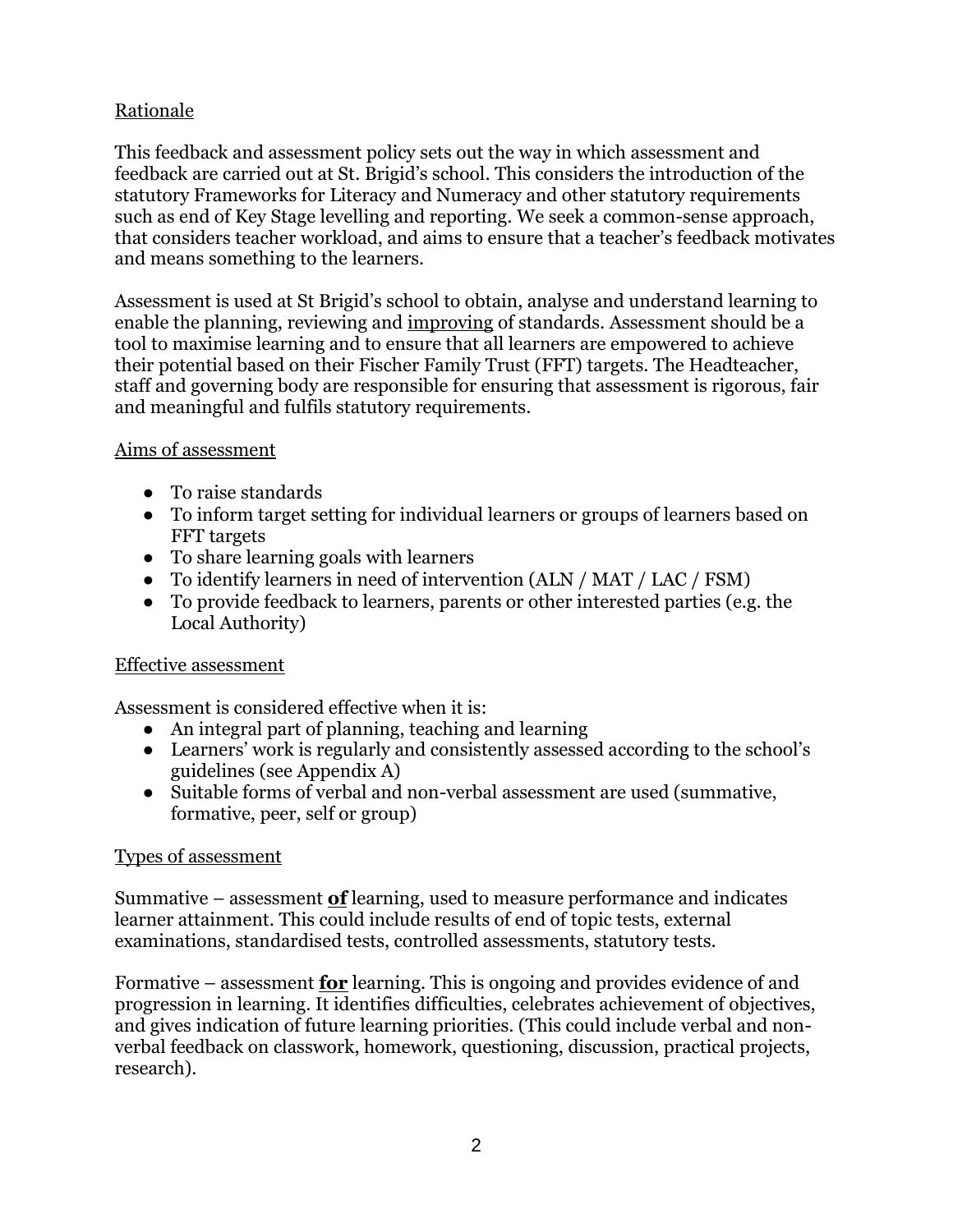#### Timings for assessment / reporting

Teachers must report their levels or grades according to the reporting schedule shared with staff, following the timetable laid out by the Data and Performance Manager.

#### Reports

Teachers must report on learner progress according to the yearly reporting timetable. Deadlines should be adhered to. Reporting should conform with the formats set out by SLT, such as grade cards and written reports. (See school Reporting policy)

#### Feedback

Feedback of learners' work should be an effective means to assess the quality of work completed and indicate how learners should improve. This is an essential part of any teacher's duties and responsibilities as noted in the School Teachers' Pay and Conditions Document (STPCD): *"Provide learners with accurate and constructive feedback on their strengths, weaknesses, attainment, progress and areas for development, including action plans for improvement*". It is also a requirement of the Practicing Teacher Standards and the Post Threshold Teacher Standards (Wales). Failure to mark according to this policy could result in disciplinary proceedings or could mean that Performance Management Targets would not be met.

# Good feedback should:

- Motivate and mean something to the learner.
- Leave the learner with more work to do, to develop even further.
- Span a variety of methods, such as written marking, verbal and non-verbal, which places quality over quantity- always.
- Provide opportunities to give praise and encouragement and to show learners that their work is valued.
- Provide a dialogue between teacher and learner to give clear feedback about strengths and areas for development in their work.
- Help learners to develop an awareness of the standards they need to achieve in order to achieve particular levels of the curriculum.
- Indicate how a piece of work could be improved or corrected against assessment criteria.
- Provide a record for outside audiences; HOWEVER, the most important audience is the LEARNER.
- Provide accurate, useful feedback to our learners that makes a difference to their outcomes both academically and personally, emotionally and socially.
- Allow learners to access feedback that supports them in making progress.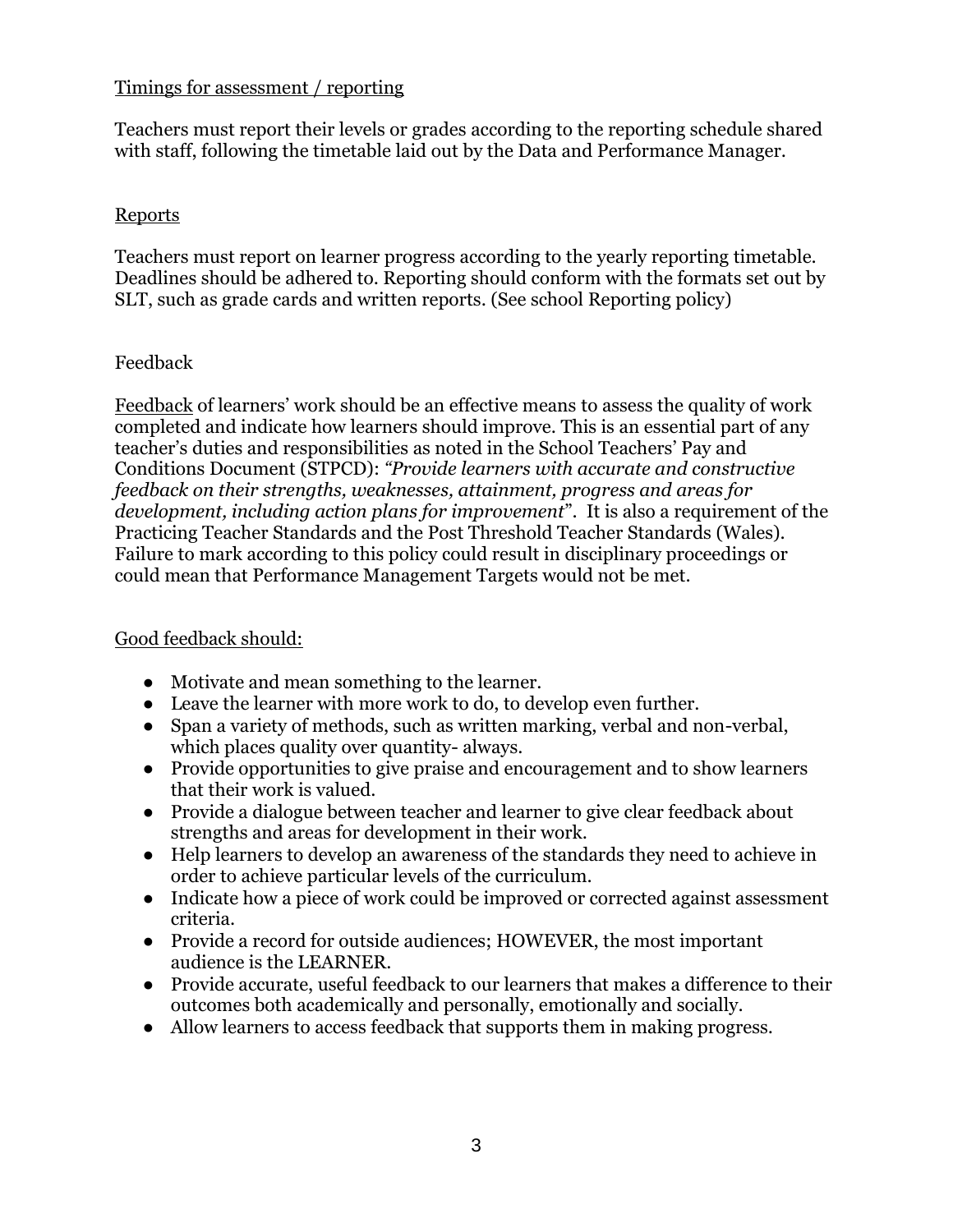#### Approaches to feedback:

- Feedback includes marking, verbal feedback, questioning, or, using other methods such as 'yellow box marking', or whole class feedback forms, DIRT, etc. and should be undertaken in a timely manner; i.e. within a fortnight after being handed in for all key stages, for short homework exercises or class work, or just over two weeks for longer pieces or project work – for all key stages.
- Basic feedback expectations should appear in work according to the guidelines below.
- It is not necessary to mark every piece of work in detail it is sufficient for **some** pieces of work to note that the work has been seen. It is not acceptable, however, for **all** work to simply receive a tick –this is not in line with Assessment for Learning approaches and not in line with the STPCD/Practicing Teacher Standards.
- If verbal feedback is given, learners should record what has been said in their books where possible.
- If work is checked during a lesson, it should be for the purpose of allowing the teacher to be aware of the quality of work, to challenge untidy or incomplete work, to quickly record outstanding effort and to identify learners that may need extra help. 'Live marking' can be excellent in this context.
- Feedback can be completed by the teacher or the learners (peer feedback, selfassessment, group feedback) as appropriate to the task, but work should not show solely learners' own feedback.
- Where 'See me' is noted, teachers should tick and an initial that this has taken place.
- Grading or levelling of work should take place in Key Stages 3, 4 and 5 for assessed pieces which will then be recorded in the tracking system (SIMS). Levels will also be recorded in Years 5 and 6 for the assessed pieces for tracking and moderation purposes.
- Timescales for larger pieces of work should be agreed with the learners and communicated to parents/carers.
- On assessed pieces of work two positive comments and an area for improvement could be used to praise work but also to give clear feedback on ways to improve to reach their target or the next level or grade.

# Feedback to teachers

Feedback will be given to teachers following scheduled Quality Assurance by Heads of Faculty or the Assistant Heads, or following ad hoc Quality Assurance by the Headteacher or Deputy Headteacher. The feedback form and checks form part of the whole school Quality Assurance process and are essential to maintain high standards, unless in a subject where alternative forms of recording information and feedback takes place. Where feedback has included a comment for improvement, reflective feedback should be carried out to check that the instruction has been followed in subsequent pieces of work.

Failure to adhere to this policy will be noted in the first instance in the feedback form, on the second occasion, a meeting to discuss feedback will take place between the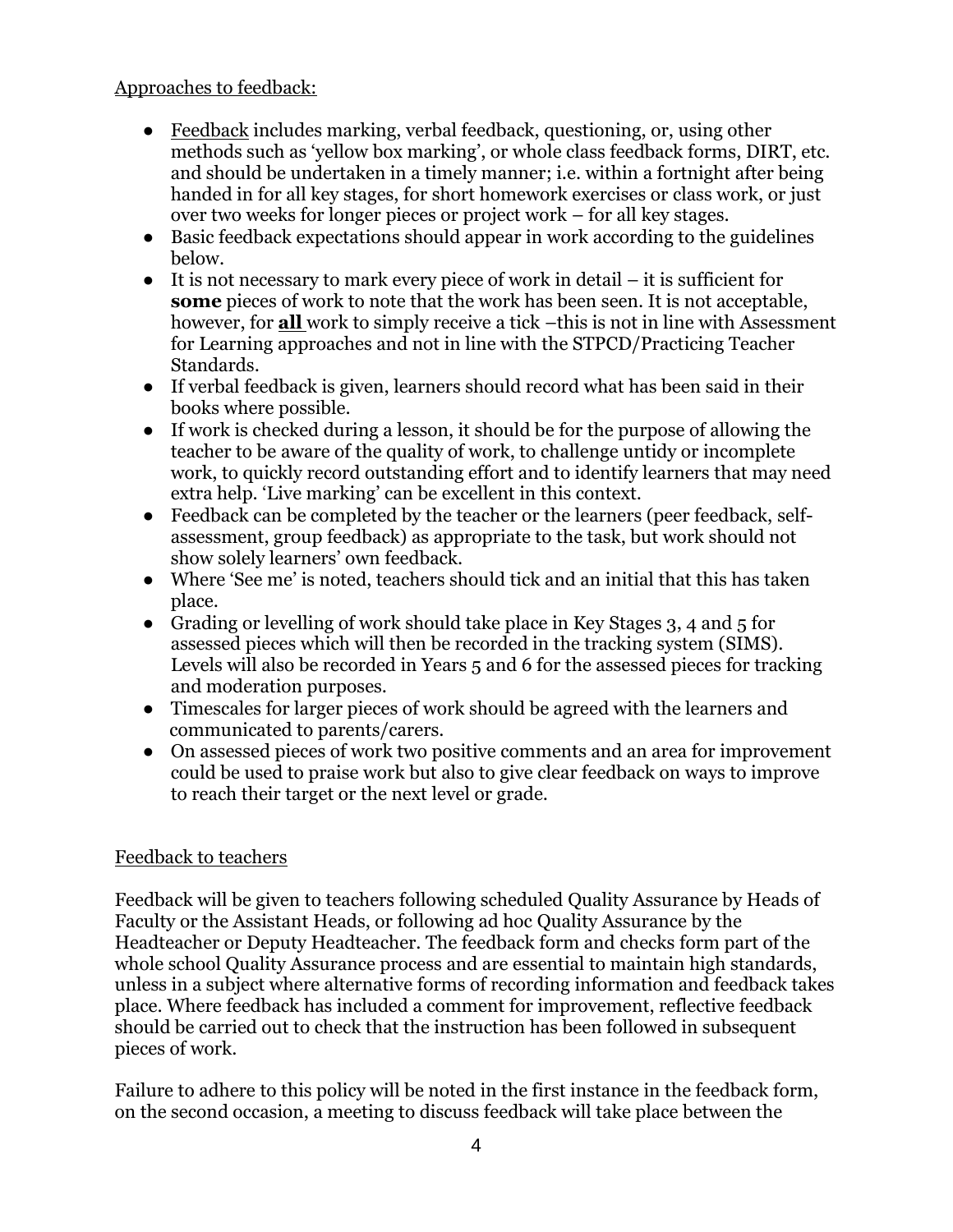teacher and the Headteacher and Head of Faculty/Assistant Head. In the third instance, disciplinary action may be taken.

| <b>St. Brigid's School's Feedback Expectations</b>                              |  |
|---------------------------------------------------------------------------------|--|
| All staff are responsible for effective implementation of useful                |  |
| feedback which ensures learner-impact and constant learner                      |  |
| improvement and engagement.                                                     |  |
| All work in books receives up to date feedback, of some form, in full           |  |
| every fortnight. The <b>only</b> exception to this is for longer pieces of work |  |
| completed over more than a two-week period.                                     |  |
| Professionals (teachers and learning support assistants) determine              |  |
| the most effective way to provide feedback to learners, protecting              |  |
| teacher workload and ensuring the policy is applied consistently.               |  |
| Work identified as general class work or notes and not requiring a              |  |
| summative assessment or detailed comment does not need to be                    |  |
| 'marked'.                                                                       |  |
| Feedback about presentation of work is relative to ability and age of           |  |
| the learner.                                                                    |  |
| A variety of feedback can be used such as verbal and non-verbal;                |  |
| written marking, grading, yellow box marking, whole class feedback,             |  |
| DIRT, live-marking, etc.                                                        |  |
| Feedback style is appropriate to level, subject and intended outcomes.          |  |
| Provide accurate, useful feedback to our learners that makes a                  |  |
| difference to their outcomes academically and personally.                       |  |
| Learners should be able to regularly access feedback that supports              |  |
| them in making progress.                                                        |  |
| Commentary on substantive pieces of work is structured according to             |  |
| these suggest expectations:                                                     |  |
|                                                                                 |  |
| (i)<br>comment on learning objectives,                                          |  |
| comment, if applicable, on aspects of literacy and numeracy<br>(ii)             |  |
| (linked to frameworks),                                                         |  |
| (iii)<br>'next steps' comment where appropriate.                                |  |
| Any summative assessments are clearly based on examination or                   |  |
| national curriculum expectations and / or level / grade descriptors.            |  |
| Where other forms of summative assessments are made, the format is              |  |
| appropriate to the task.                                                        |  |
|                                                                                 |  |